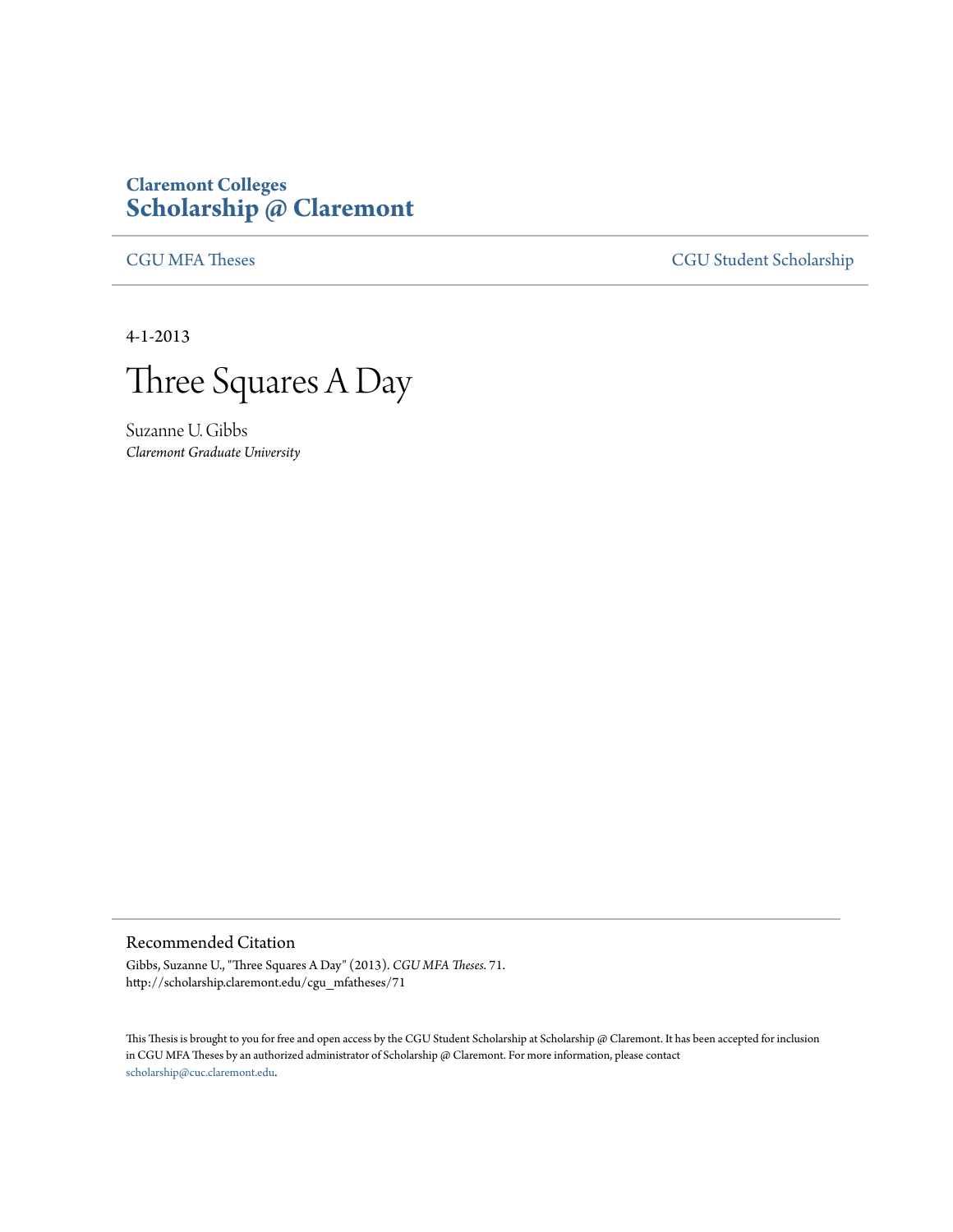Suzanne Gibbs Three Squares A Day MFA Thesis Paper and Final Review Date April 2, 2013

> Committee Members: Rachel Lachowicz Anne Bray Katie Grinnan

www.SuzanneGibbs.com